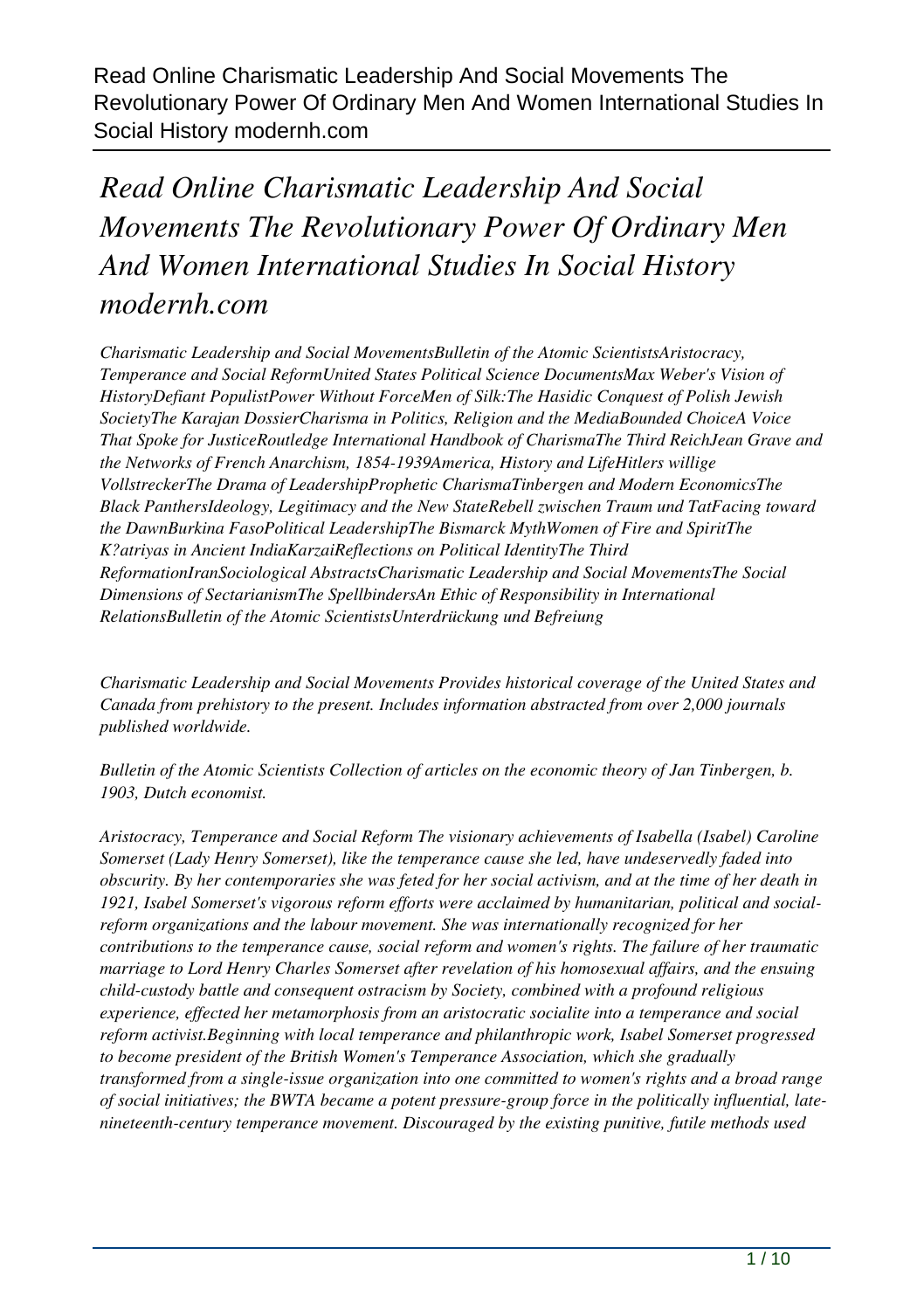*to combat alcoholism, she founded a farm colony for female inebriates and employed a pioneering rehabilitation programme based upon therapeutic treatment and life-style changes. Through her close co-operation with American temperance icon Frances Willard, Isabel Somerset strengthened the bonds between the Anglo-American and international temperance and women's movements. Isabel Somerset's activism did not go unchallenged. In 1893 she successfully overcame the BWTA social conservatives' attempts to unseat her, and thereafter expanded the membership to hitherto unprecedented levels. In 1897-8 her position on state-regulated prostitution in India created a controversy which reverberated beyond the Association to encompass its sister organizations and proved temporarily detrimental to Somerset's reputation and credibility. Isabel survived this disputation, retaining her presidency and succeeding Willard as president of the World's Woman's Christian Temperance Union following her death in 1898.Isabel Somerset was a devout Christian, compassionate humanitarian, temperance activist, committed social reformer and women's rights campaigner, a charismatic leader and eloquent orator. Her roles of reformer and women's advocate, as revealed anew in the pages of this biography, place her in the pantheon of notable Victorian female reformers.* 

*United States Political Science Documents Much of the writing on charisma focuses on specific traits associated with exceptional leaders, a practice that has broadened the concept of charisma to such an extent that it loses its distinctiveness – and therefore its utility. More particularly, the concept's relevance to the study of social movements has not moved beyond generalizations. The contributors to this volume renew the debate on charismatic leadership from a historical perspective and seek to illuminate the concept's relevance to the study of social movements. The case studies here include such leaders as Mahatma Gandhi; the architect of apartheid, Daniel F. Malan; the heroine of the Spanish Civil War, Dolores Ibarruri (la pasionaria); and Mao Zedong. These charismatic leaders were not just professional politicians or administrators, but sustained a strong symbiotic relationship with their followers, one that stimulated devotion to the leader and created a real group identity.* 

*Max Weber's Vision of History Illustrations: 18 Figures Description: The book highlights the kaleidoscopic nature of the Indian society and the development of the caste system as an organic response to the requirements of this multiple society. The origin, life and legacy of the Ksatriya caste are the central theme. The compelling charting of the romantic and adventurous journey of this caste through the various periods of Ancient Indian History illuminates their iconic life. The role of the Ksatriyas as the ruling class, their relationship with other castes, their socio-economic and political activities and liabilities have been chronicled in detail bringing history to life. Special reference to the position of the Ksatriya women adds a new dimension to the book. The book gives a better understanding of such fundamental topics as rise to power, charismatic leadership, theories of kingship, the position of women, socio-economic interface and decline of the supreme power associated with this enigmatic caste. The book is a synthesis of knowledge and insight from many sources hence offers a comprehensive picture.* 

#### *Defiant Populist*

*Power Without Force Examines how charismatic leaders such as Mahatma Gandhi, Adolf Hitler, and Franklin Roosevelt have come into power and produced great changes in their countries*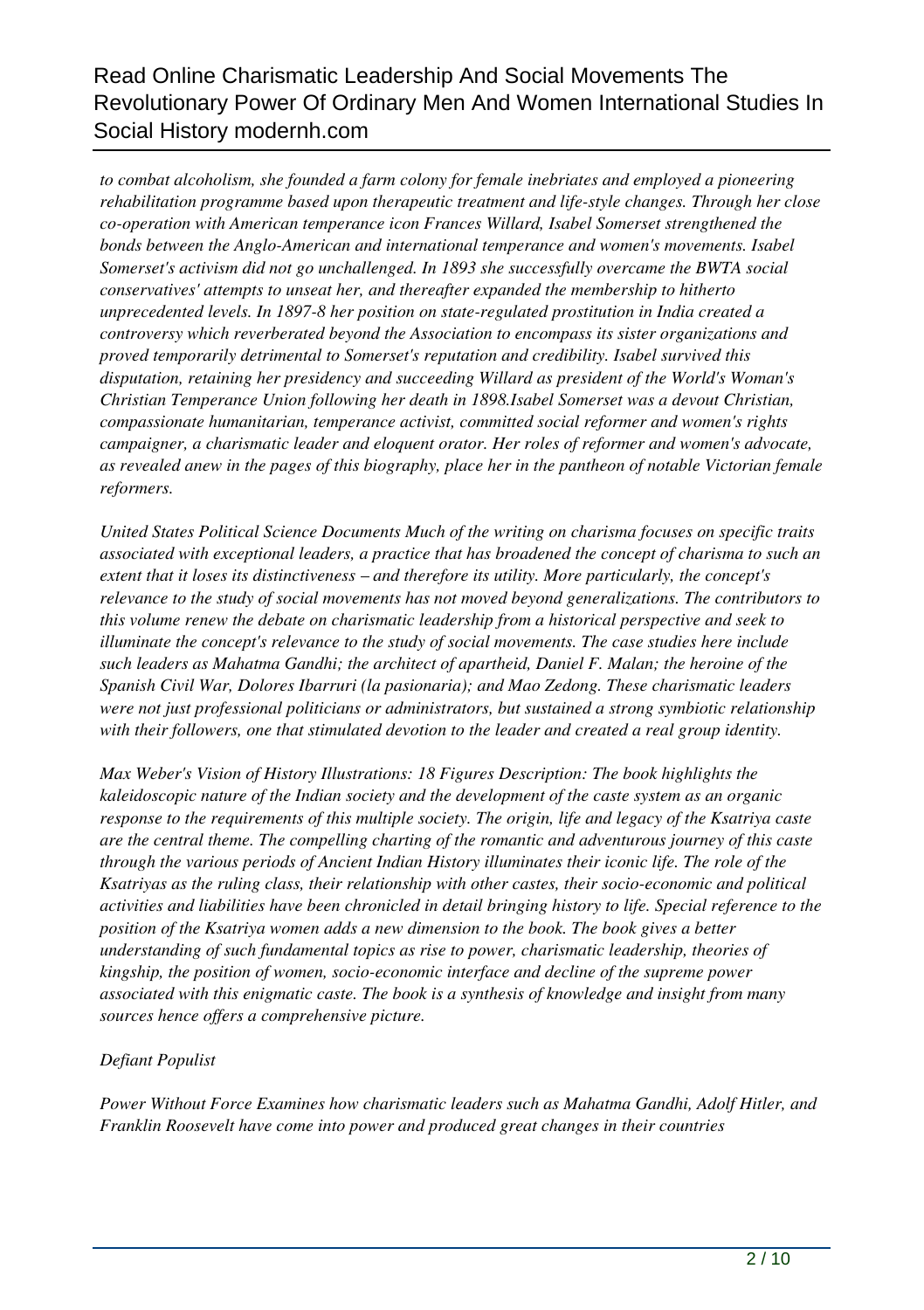*Men of Silk:The Hasidic Conquest of Polish Jewish Society CSA Sociological Abstracts abstracts and indexes the international literature in sociology and related disciplines in the social and behavioral sciences. The database provides abstracts of journal articles and citations to book reviews drawn from over 1,800+ serials publications, and also provides abstracts of books, book chapters, dissertations, and conference papers.* 

*The Karajan Dossier This text presents the foundations for the theory of leadership. Based on a framework divided into building blocks, various concepts of leadership such as values, change, power and structure are explained and analyzed, and ways of incorporating them into school management are addressed.* 

*Charisma in Politics, Religion and the Media Examines the history of the Italian anarchist movement in New London, Connecticut. In the early twentieth century, the Italian American radical movement thrived in industrial cities throughout the United States, including New London, Connecticut. Facing toward the Dawn tells the history of the vibrant anarchist movement that existed in New London's Fort Trumbull neighborhood for seventy years. Comprised of immigrants from the Marche region of Italy, especially the city of Fano, the Fort Trumbull anarchists fostered a solidarity subculture based on mutual aid and challenged the reigning forces of capitalism, the state, and organized religion. They began as a circle within the ideological camp of Errico Malatesta and evolved into one of the core groupings within the wing of the movement supporting Luigi Galleani. Their manifold activities ranged from disseminating propaganda to participating in the labor movement; they fought fascists in the streets, held countless social events such as festas, theatrical performances, picnics and dances, and hosted militant speakers, including Emma Goldman. Focusing on rank-and-file militants—carpenters, stonemasons, fishermen, housewives—rather than well-known figures, Richard Lenzi offers a microhistory of an ethnic radical group during the heyday of labor radicalism in the United States. He also places that history in the context of the larger radical movement, the Italian American community, and greater American society, as it moved from the Gilded Age to the New Deal and beyond. "This book is the product of some wonderful and groundbreaking historical detective work, and it succeeds in combining two seemingly incongruent genres of history: the local/neighborhood study and the history of transnational migration and radicalism. The result is one of the best and most detailed histories of a single anarchist community written to date. In addition, it makes new and important contributions to the history and background of the Sacco-Vanzetti case, Prohibition, and the history of fascism and anti-fascism in the United States. Scholars and lay readers interested in any of these areas will find this work indispensable." — Kenyon Zimmer, author of Immigrants against the State: Yiddish and Italian Anarchism in America* 

*Bounded Choice The untold story of Hamid Karzai's dramatic rise to the presidency of Afghanistan and the problems he and his country face In 2004, Hamid Karzai was elected president in Afghanistan's first-ever democratic election. Today, criticized for indecisiveness and targeted for assassination by extremists, President Karzai struggles to build on the country's modest post-Taliban achievements before civil unrest undermines his government. Now, author Nick Mills draws on months of candid personal interviews with the charismatic Afghan president to offer a revealing portrait of the figure known to millions by his familiar uniform of karakul cap and long green chappan. Timely and compelling, Karzai tells the fascinating story of a unique leader with a keen*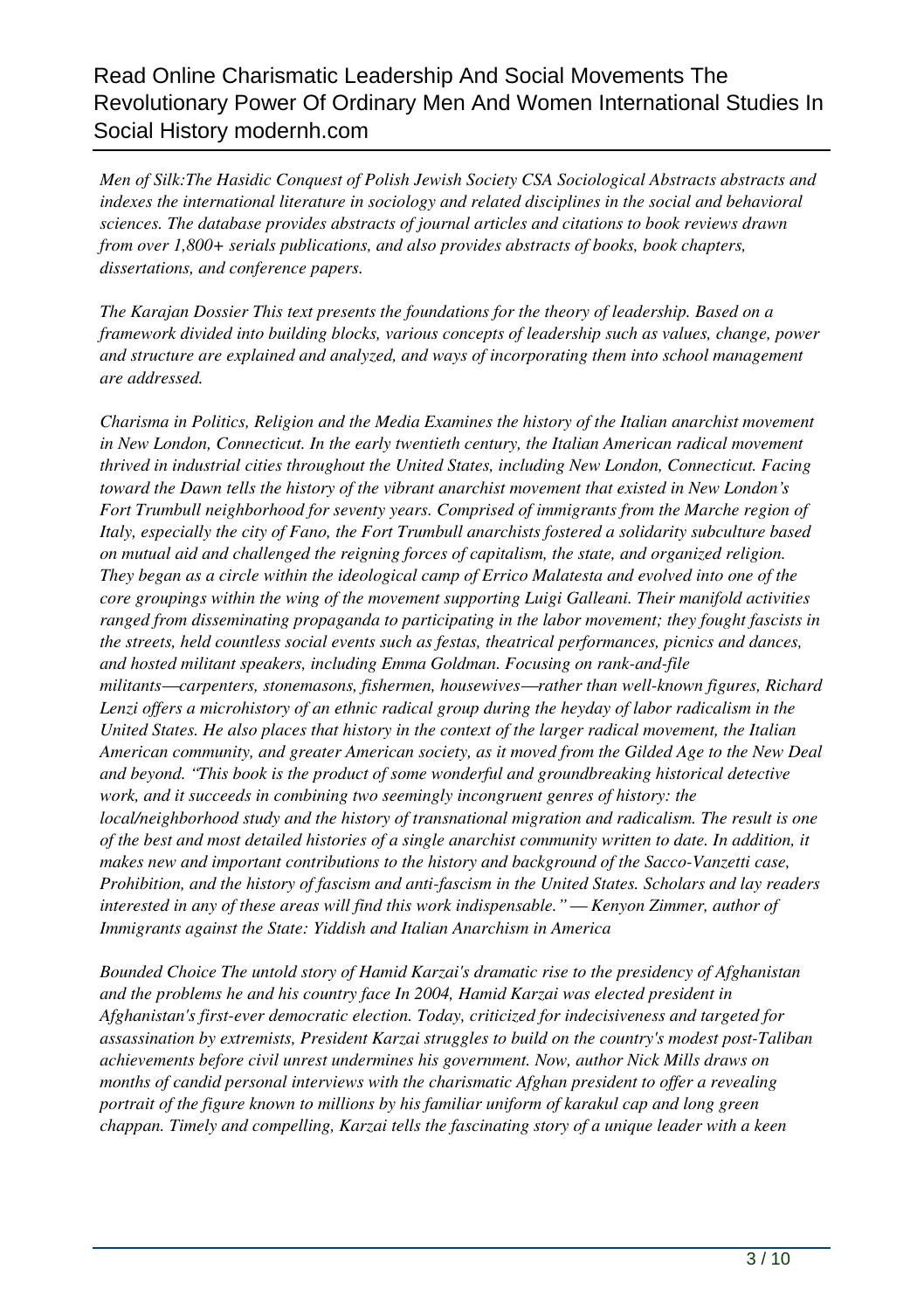*intellect, a natural gift for storytelling, and a presidency in peril.* 

*A Voice That Spoke for Justice New religious movements—or so-called "cults"—continue to attract and mystify us. While mainstream America views cults as an insidious mix of apocalyptic beliefs, science fiction, and paranoia, with new vehicles such as the World Wide Web, they are becoming even more influential as the millennium approaches. Len Oakes—a former member of such a movement—explores the phenomenon of cult leaders. He examines the psychology of charisma and proposes his own theory of the five-stage life cycle of the two types of prophets: the messianic and the charismatic.* 

*Routledge International Handbook of Charisma Made the best of its meager assets in cotton, gold, and livestock. The country is also fortunate in its relative lack of ethnic conflict, and the several religions practiced - Islam, Christianity, and animism - peacefully coexist. Burkina has earned mixed reviews on the international stage, however, fighting two wars with Mali and supporting Taylor's rebels in the Liberian civil war. In this textured introduction to Burkina Faso, Pierre Englebert highlights the.* 

*The Third Reich This wide-ranging collection explores the complex relationships between religious sects and contemporary Western society and examines the controversial social, political, and religious issues that arise as sects seek to pursue a way of life at variance with that of other people. Wilson argues that sects--often subject to negative theological and moral judgements--can be understood only as social entities and as such require a scientifically neutral and unbiased approach to explore their emergence and persistence. He traces the growth and expansion of various movements, including the Unification Church, the Scientologists, Jehovah's Witnesses, and the Exclusive Brethren, relating them to their social context, and indicates the sections of society from which their support is likely to come.* 

*Jean Grave and the Networks of French Anarchism, 1854-1939 The Bulletin of the Atomic Scientists is the premier public resource on scientific and technological developments that impact global security. Founded by Manhattan Project Scientists, the Bulletin's iconic "Doomsday Clock" stimulates solutions for a safer world.* 

*America, History and Life "Brilliant, painful, enlightening, tearful, tragic, sad, and funny, this photoessay book is at its core about healing, and about the social justice work that still needs to be done in the era of hip-hop, Black Lives Matter, and the historic presidency of Barack Obama." -- Kevin Powell, author of The Education of Kevin Powell: A Boy's Journey into Manhood "A brilliantly conceived volume. Bryan Shih and Yohuru Williams demonstrate why the Panthers' story-its lessons and failures-even fifty years after its founding remains key to understanding national and international struggles for freedom and justice today." -- Cheryl Finley, professor and director of visual studies, Cornell University Even fifty years after it was founded, the Black Panther Party remains one of the most misunderstood political organizations of the twentieth century. But beyond the labels of "extremist" and "violent" that have marked the party, and beyond charismatic leaders like Huey Newton, Bobby Seale, and Eldridge Cleaver, were the ordinary men and women who made up the Panther rank and file. In The Black Panthers, photojournalist Bryan Shih and historian Yohuru Williams offer a reappraisal of the party's history and legacy. Through stunning portraits and*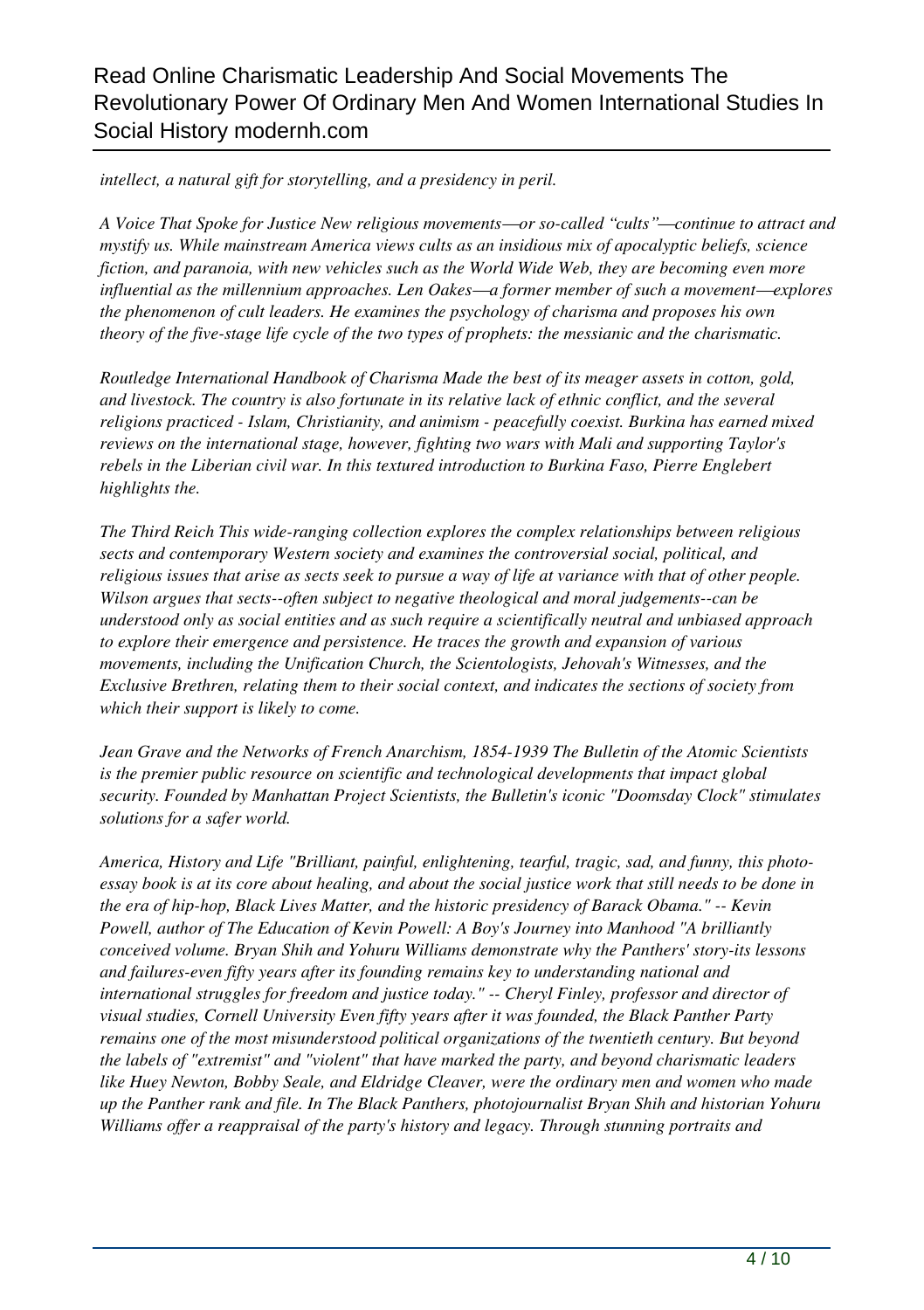*interviews with surviving Panthers, as well as illuminating essays by leading scholars, The Black Panthers reveals party members' grit and battle scars-and the undying love for the people that kept them going.* 

*Hitlers willige Vollstrecker This biography charts the life and fascinating long militant career of the French anarchist journalist, editor, theorist, writer, campaigner and educator Jean Grave (1854-1939), from the run up to the 1871 Paris Commune to the eve of the Second World War. Through Grave, it explores the history of the French and international anarchist communist movement over seven decades: its "heroic period" (1880-1890s), shaken by terrorist violence and intense repression, the emergence of syndicalism, national and international solidarity campaigns, the divisions over the First World War, and post-war division and relegation. Through Grave, a "sedentary transnationalist," the study investigates the networked and transnational organisation of the anarchist movement, addressing the paradox of Grave's international influence alongside his deep rootedness in Paris by emphasizing the movement's global print culture and staggering circulations.* 

*The Drama of Leadership This book shows how a charismatic leader preyed on ordinary Germans yearning for stability in a time of economic, political and social crisis. It goes on to give a complete and up-to-date analysis of The Third Reich; its implications for and place in history.* 

*Prophetic Charisma Decolonization after World War II led to a significant global increase in the number of states. Each new nation was born with high expectations. But these hopes were soon eroded by the ineffectiveness and capriciousness of many of the new regimes. In many states military juntas have become the order of the day, and even where juntas have not taken power, political differences have repeatedly degenerated into violent exchanges that do not readily lend themselves to political settlement. Not only the new states have suffered from these problems; indeed, political solutions to conflict have become depressingly conspicuous by their absence. Against this background, the last decade has seen a resurgence of interest in evaluating the political capacity or strength of modern nation-states. In Power without Force, Robert Jackman argues that political capacity has two broad components: organizational age and legitimacy. Thus, it is essential to focus both on institutions conceived in organizational terms and the amount of compliance and consent that leaders are able to engender. The emphasis on each reflects the view that political life centers on the exercise of power, and that, unlike physical force, power is intrinsically relational. Although all states have he capability to inflict physical sanctions, their ability to exercise power is the key element of their political capacity. Drawing on a wide range of studies from political science, sociology, and political economy, Power without Force redirects attention to the central issues of political capacity. By stressing that effective conflict resolution must be addressed in political terms, this volume underscores perennial issues of governance and politics that form the heart of comparative politics and political sociology.* 

*Tinbergen and Modern Economics Hasidism, a kabbalah-inspired movement founded by Israel Ba'al Shem Tov (c1700-1760), transformed Jewish communities across Eastern and East Central Europe. In Men of Silk, Glenn Dynner draws upon newly discovered Polish archival material and neglected Hebrew testimonies to illuminate Hasidism's dramatic ascendancy in the region of Central Poland*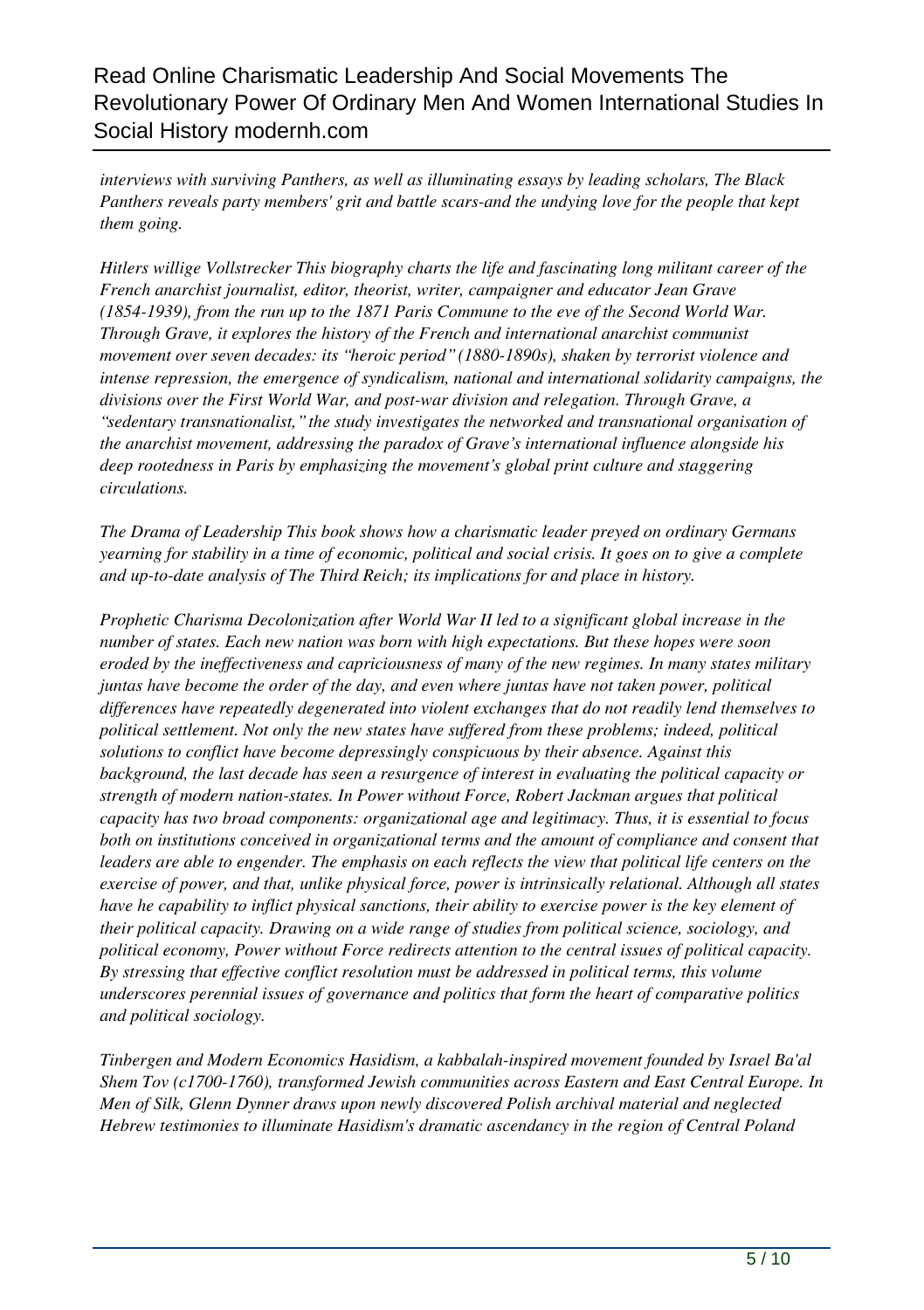*during the early nineteenth century. Dynner presents Hasidism as a socioreligious phenomenon that was shaped in crucial ways by its Polish context. His social historical analysis dispels prevailing romantic notions about Hasidism. Despite their folksy image, the movement's charismatic leaders are revealed as astute populists who proved remarkably adept at securing elite patronage, neutralizing powerful opponents, and methodically co-opting Jewish institutions. The book also reveals the full spectrum of Hasidic devotees, from humble shtetl dwellers to influential Warsaw entrepreneurs.* 

*The Black Panthers Diese Sammlung von Schriften aus der Zeit von 1970 bis 1990 des brasilianischen Pädagogen Paulo Freire (1921-1997) gibt einen Einblick in die Grundlagen und Prinzipien seiner Bildungsarbeit auf der Basis der Pädagogik der Befreiung. In den ausgewählten Texten werden nicht nur pädagogische Probleme und inhaltlich-methodische Fragen der Bildungsarbeit thematisiert. Sie enthalten ebenso Analysen und Bewertungen von Politik, Kultur, Religion, Ethik und Veränderungsmöglichkeiten von Gesellschaft - eine Erweiterung, die sich gegen eine Vorstellung wendet, Pädagogik sei von Gesellschaft und Politik losgelöst zu behandeln. Scharfsinnig hat Freire u.a. die verheerenden Folgen des Neoliberalismus für Individuum und Gesellschaft analysiert und zum widerständigen Denken und Handeln ermuntert. Eine Auswahl repräsentativer alter und neuer Texte von Paulo Freire: Wer sie zur Hand nimmt, entdeckt rasch, dass uns dieser brasilianische Pädagoge nicht nur für die Theorie und Praxis unserer Erziehungsarbeit, sondern für unser Überleben Entscheidendes zu sagen hat. Prof. Dr. Ulrich Becker, Universität Hannover* 

#### *Ideology, Legitimacy and the New State*

*Rebell zwischen Traum und Tat This is a comparative analysis of the dominant ideologies and modes of legitimization in communist and post-Communist Serbia and Croatia. The aim of the book is to identify and explain dominant normative and operative ideologies and principal modes of legitimization in these three case studies. The book is based on the content analysis of manifestos of the ruling parties in post World War II Yugoslavia (League of Communists), post-Cold War Serbia (Socialist Party of Serbia) and Croatia (Croatian Democratic Union), as well as on the content analysis of the school textbooks and editorial of government-controlled newspapers published in the same period. By analyzing the way state apparatuses work, the author aims to demonstrate the crucial role that ideology plays in the underpinning of the identity transformation in these three societies. At the same time, an attempt is made to develop an adequate theoretical model of ideology and political legitimization that would not only help explain the extraordinary situation of these three cases but would also contribute to the general theory of ideology and legitimization.* 

#### *Facing toward the Dawn*

*Burkina Faso Few statesmen in history have inspired the imagination of generations of Germans more than the founder of the Kaiserreich, Otto von Bismarck. The archetype of charismatic leadership, the Iron Chancellor maintained his pre-eminent position in the pantheon of Germany's political iconography for much of the twentieth century.Based on a large selection of primary sources, this book provides an insightful analysis of the Bismarck myth's profound impact on Germany's political culture. In particular, it investigates the ways in which that myth was used to undermine parliamentary democracy in Germany after the Great War, paving the way for its replacement by*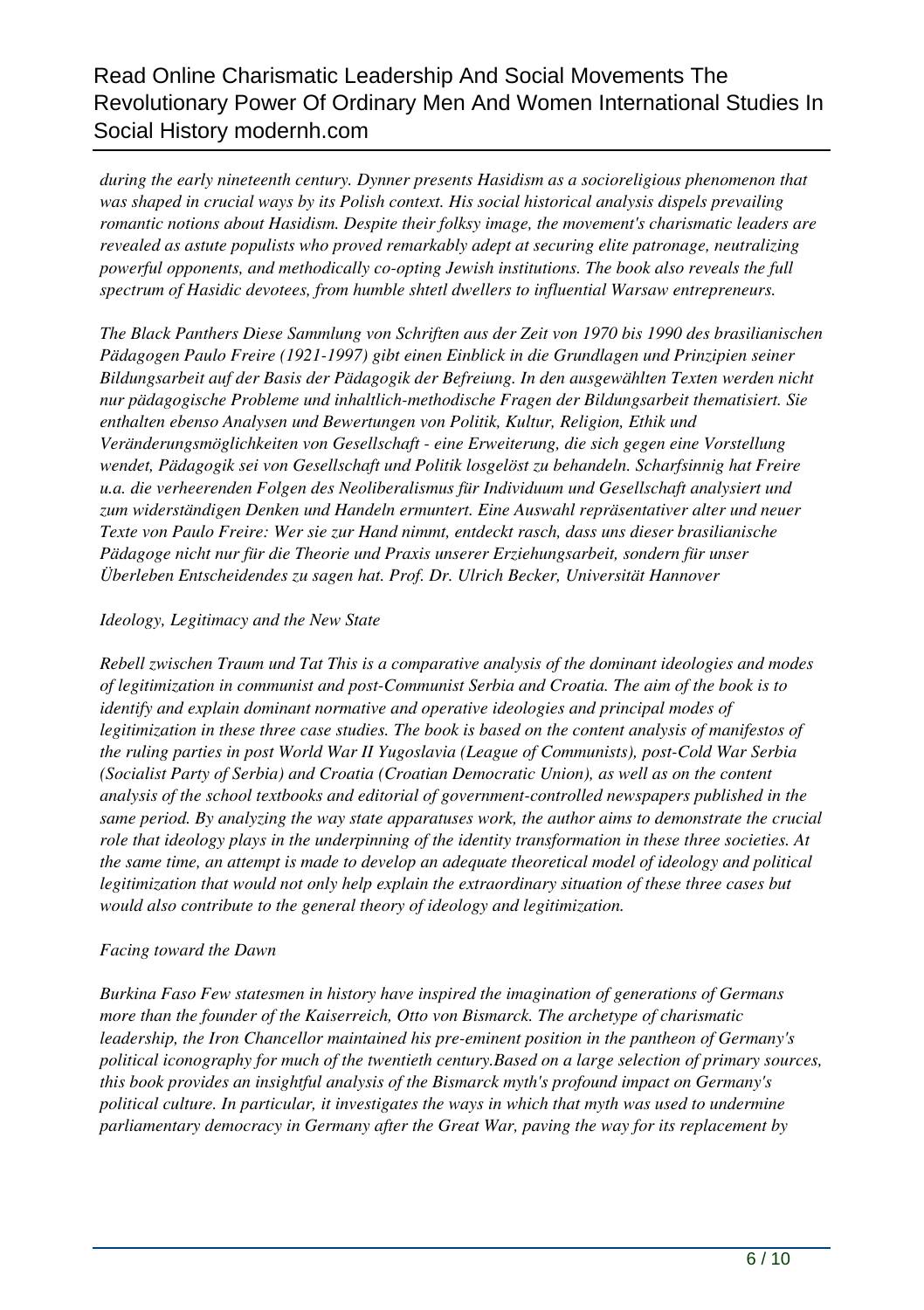*authoritarian rule under an allegedly 'Bismarckian' charismatic leader, Adolf Hitler.As one of the most powerful weapons of nationalist agitation against the Weimar Republic, the Bismarck myth was never contested. The nationalists' ideologically charged interpretation of Bismarck as the father of the German nation-state and model for future political decision-making clashed with rivalling - and thoroughly critical - democratic and communist perceptions of the Iron Chancellor. The quarrel over Bismarck's legacy demonstrates how the clash of ideologies, particularly between 1918and 1933, resulted in a highly political fight for the 'correct' and universal interpretation of the German past.Essential reading for anyone interested in modern German history, this book sheds new light on the Weimar Republic's struggle for survival and the reasons for its failure.* 

*Political Leadership The Routledge International Handbook of Charisma provides an unprecedented multidimensional and multidisciplinary comparative analysis of the phenomenon of charisma – first defined by Max Weber as the irrational bond between deified leader and submissive follower. It includes broad overviews of foundational theories and experiences of charisma and of associated key issues and themes. Contributors include 45 influential international scholars who approach the topic from different disciplinary perspectives and utilize examples from an array of historical and cultural settings. The Handbook presents up-to-date, concise, thought-provoking, innovative, and informative perspectives on charisma as it has been expressed in the past and as it continues to be manifested in the contemporary world by leaders ranging from shamans to presidents. It is designed to be essential reading for all students, researchers, and general readers interested in achieving a comprehensive understanding of the power and potential of charismatic authority in all its varieties, subtleties, dynamics, and current and potential directions.* 

#### *The Bismarck Myth*

*Women of Fire and Spirit Questioning many of the traditional assumptions found in discussions of ethics in international relations, Warner introduces a new way of thinking about moral responsibility and invites reflection on the nature of communities and states.* 

*The K?atriyas in Ancient India Iran is the only Middle Eastern state to have preserved its national identity through the upheavals of Arab, Turkish and Mongol invasions. It is heir to the richest culture in the Middle East: a culture that extends far beyond the state's political boundaries. This book, first published in 1987, traces elements of continuity in Iranian society from pre-Islamic times to the turmoil of the Islamic Republic. The author discusses the persistence of religion as a dominant force in Iran's politics and society; the attraction of unorthodox doctrines such as Mazdakism, Baha'ism, and revolutionary Shi'ism; the tradition of strong, charismatic leadership; and the constant problem of ruling peoples of diverse tribal, religious and linguistic affiliations. He finds explanations for recent political changes in conditions peculiarly Iranian and examines the emerging postrevolutionary society along with some of its new institutions, including the revolutionary guards, the assembly, the neighbourhood committees, and the Friday prayer leaders.* 

*Karzai "Political leaders are the most universal, recognized, and talked about element of political life. However, the general analysis of political leadership has been little advanced. In this book Professor Blondel provides a general framework for the systematic study of leadership to make possible future*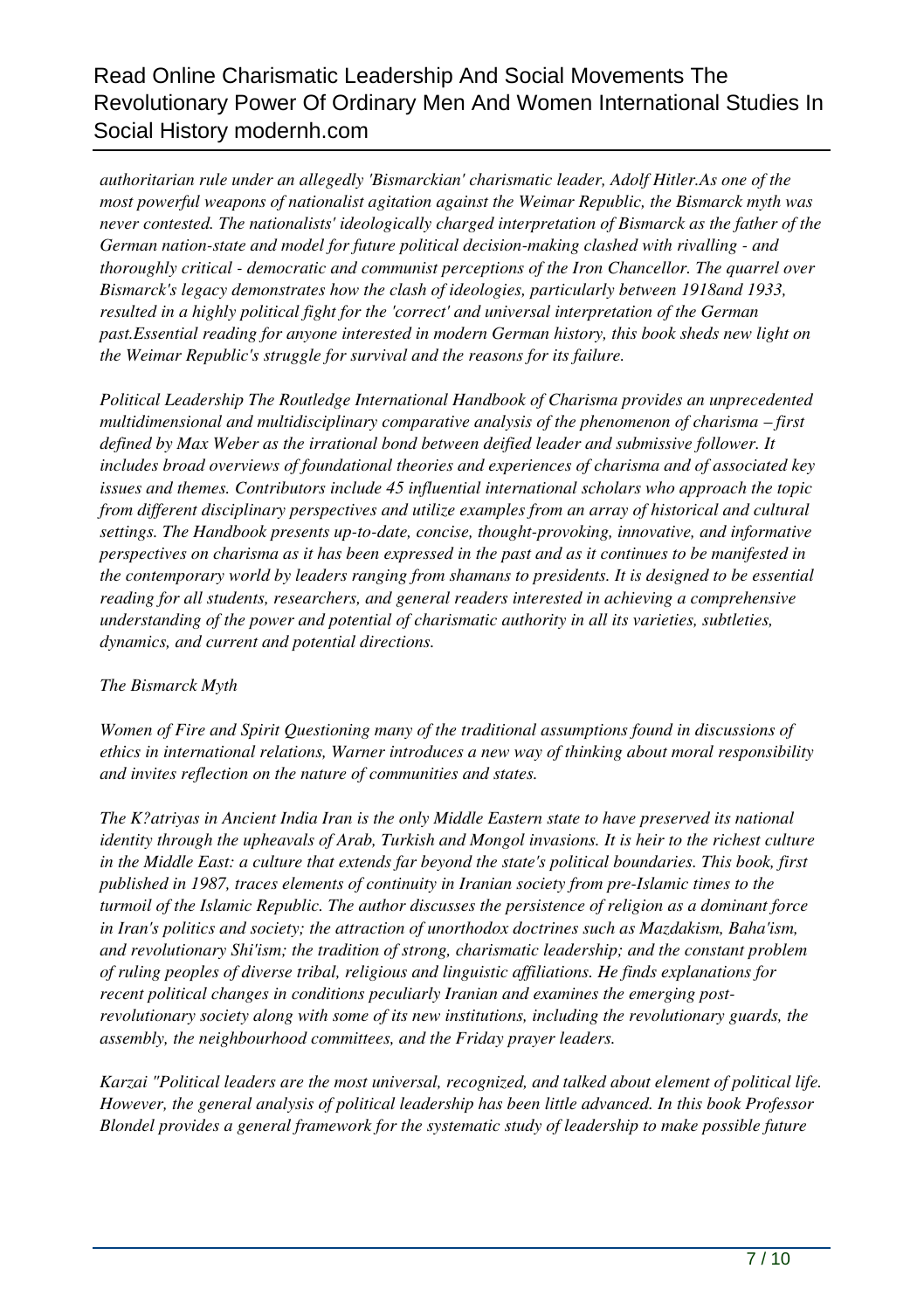*empirical study and comparative analysis of political leadership. After examining the current state of political leadership studies, Professor Blondel categorizes the leaders of the world taking into account both their goals and the constraints and opportunities resulting from the environment. Important features and influences on leadership are identified: the sources of personal power, the role of leaders' own psychology and perspective, the instruments of power available to leaders, their relationship with subordinates and citizens, the influence of institutions on leadership and the impact of leaders"--Provided by publisher.* 

*Reflections on Political Identity "Norton powerfully defends the inevitability and value of 'those particular, concrete traits and actions whereby men differentiate themselves from one another.'"--Ethics.* 

#### *The Third Reformation*

*Iran Das Standardwerk: Über die »ganz gewöhnlichen Deutschen« als Täter Daniel Goldhagen hat mit seiner Studie über die Vollstrecker des Holocaust heftige Debatten ausgelöst. Seine These: Schon lange vor Hitler war der Antisemitismus tief verwurzelt in der deutschen Gesellschaft. Es waren nicht nur einige SS-Leute, sondern ganz gewöhnliche Deutsche, die millionenfach Juden erniedrigten und ermordeten.* 

#### *Sociological Abstracts*

*Charismatic Leadership and Social Movements* 

*The Social Dimensions of Sectarianism Annotation The purpose of this book is to contradict the conventional wisdom that cult members are weak-willed, weak -minded, lost souls that cannot think for themselves.* 

*The Spellbinders What are the origins of charisma? Are these the same in the various forms of public life, in politics and the media as well as in religion? In this new and radical interpretation of charisma, David Aberbach argues that the basis of charisma in all its forms must be found in the oftenobscure symbolic intersection between the inner world of the charismatic and external social and political reality. As illustrations of various facets of this argument, he provides general analyses of charisma in politics, religion and the media as well as individual studies of Churchill, Hitler, Krishnamurti, Bialik and Chaplin.* 

*An Ethic of Responsibility in International Relations The African Christian Roho religion, or Holy Spirit movement, is a charismatic and prophetic movement that arose in the Luo region of western Kenya. This movement has fascinated students of history and religion for more than sixty years, but surprisingly has not been extensively studied. This book fills that lacuna. In Women of Fire and Spirit, Cynthia Hoehler-Fatton uses the extensive oral histories and life narratives of active participants in the faith, giving them full voice in constructing the history of their Church. In doing so, she counterbalances the existing historical literature, which draws heavily on colonial records. Hoehler-Fatton's sources call into question the paradigm of "schism" that has dominated the discussion of African*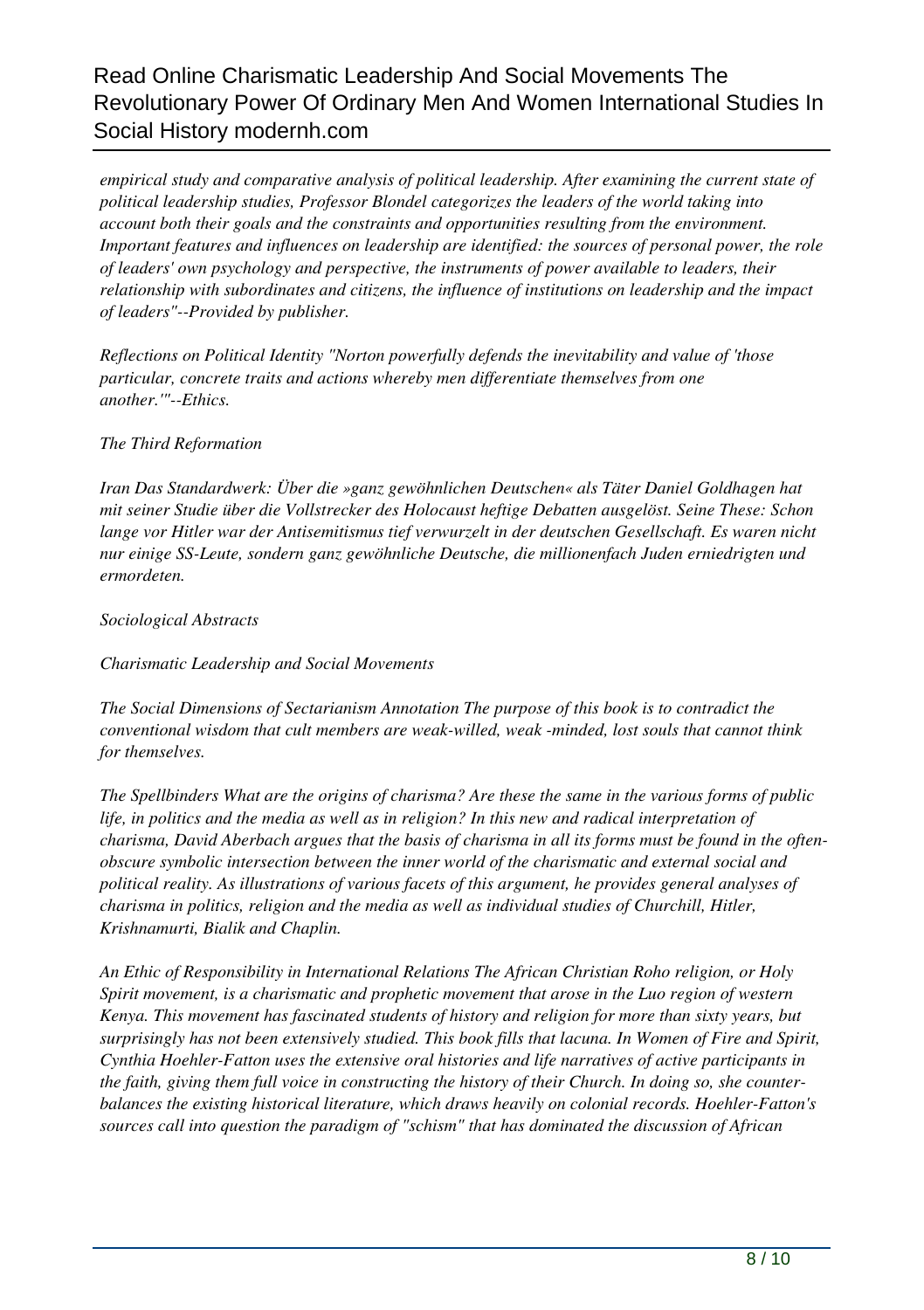*independent Christianity. Faith, rather than schism or politics, emerges here as the hallmark of Roho religion. Hoehler-Fatton's book is doubly unusual in foregrounding the role of women in the evolution and expansion of their Church. She traces the gradual transformation of women's involvement from the early years when--drawing on indigenous models of female spirit possession--women acted as soldiers, headed congregations, and served as pastors, to the present condition of Western-style institutionalization and exclusion for women. Despite this marginalization, women members continue to be inspired by the defiance of past heroines.* 

*Bulletin of the Atomic Scientists A great deal has been said and written about Jorg Haider, the charismatic but controversial leader of Austria's Freedom Party. To some he is a neo-Nazi and admirer of fellow Austrian Adolf Hitler's policies. To others he is merely an artful opportunist, a telegenic master of coded sound bites and slogans that means different things to different people. And to that quarter of the country's voters who voted this glamorous rabble-rouser's Freedom Party (FPO) to power in 1999, he represents a fresh alternative to the incestuous two-party oligarchy that had run Austria for a half century. This book goes a long way in explaining how his use of rhetoric and language style reminiscent of Nazi leanings have promoted his meteoric rise to political power, and how this same rhetoric could possibly be this man's downfall. For instance, he has been outspoken about endorsing Hitler's unemployment practices, as well as calling former SS veterans, men of character. As a result, among his FPO party members, there are rumors of a split, for there are some who object to his use of language, and his penchant for using the Nazi agenda as a backdrop for their party's political domination. Defiant Populist is about de-bunking the Haider myth created by the lovehate relationship of a clever maverick and the media who feed upon one another. To be understood, the Haider phenomenon needs to be seen in the context of the strange politics of a country that leads a very sheltered existence in the heart of Europe and yet continues to be the odd man out in more ways than one, from machine politics to neutrality, from its hang-ups about past glories to its ambivalent approach to its German and European identity, from its conservative mentality to its lack of a real conservative tradition in politics. This book explains and analyzes the Haider phenomenon from the context of a country of contrasts: an admirable record of non-violence and social peace with residual anti-Semitism, socialist economics with enviable wealth, staunchly pro-Western values with equally ardent neutralism, and a relatively new Austrian identity with a dark German past. Lothar Hobelt is one of Austria's leading modern political historians. In addition to over a hundred articles, he has published ten books, including Republik im Wandel: Die groÃYe Koalition und der Aufstieg der Haider-FPÃ-, and Von der Vierten Partei zur Dritten Kraft: Die Geschichte des VdU. He appears regularly in print, radio, and television media, both at home and abroad, as an authority on J* $\tilde{A}$  $\parallel$ *rg Haider and the Freedom Party. Dr. Hobelt has held visiting professorships at the Universities of Chicago and New Orleans, and has taught since 1983 at the University of Vienna.* 

*Unterdrückung und Befreiung In the first half of this century, a talented and charismatic leadership restructured the American Jewish community to meet the demands and opportunities of a pluralistic, secular society. The work of this generation of titans still guides the current modes of American Jewish life. The last of these giants was the influential reformer Stephen S. Wise--a progenitor of American Zionism, creator of the American and World Jewish Congresses, and founder of the Jewish Institute of Religion. As rabbi of the Free Synagogue, Wise led the fight for a living Judaism responsive to social problems. This engrossing study is more than a chronicle of an ethnic*